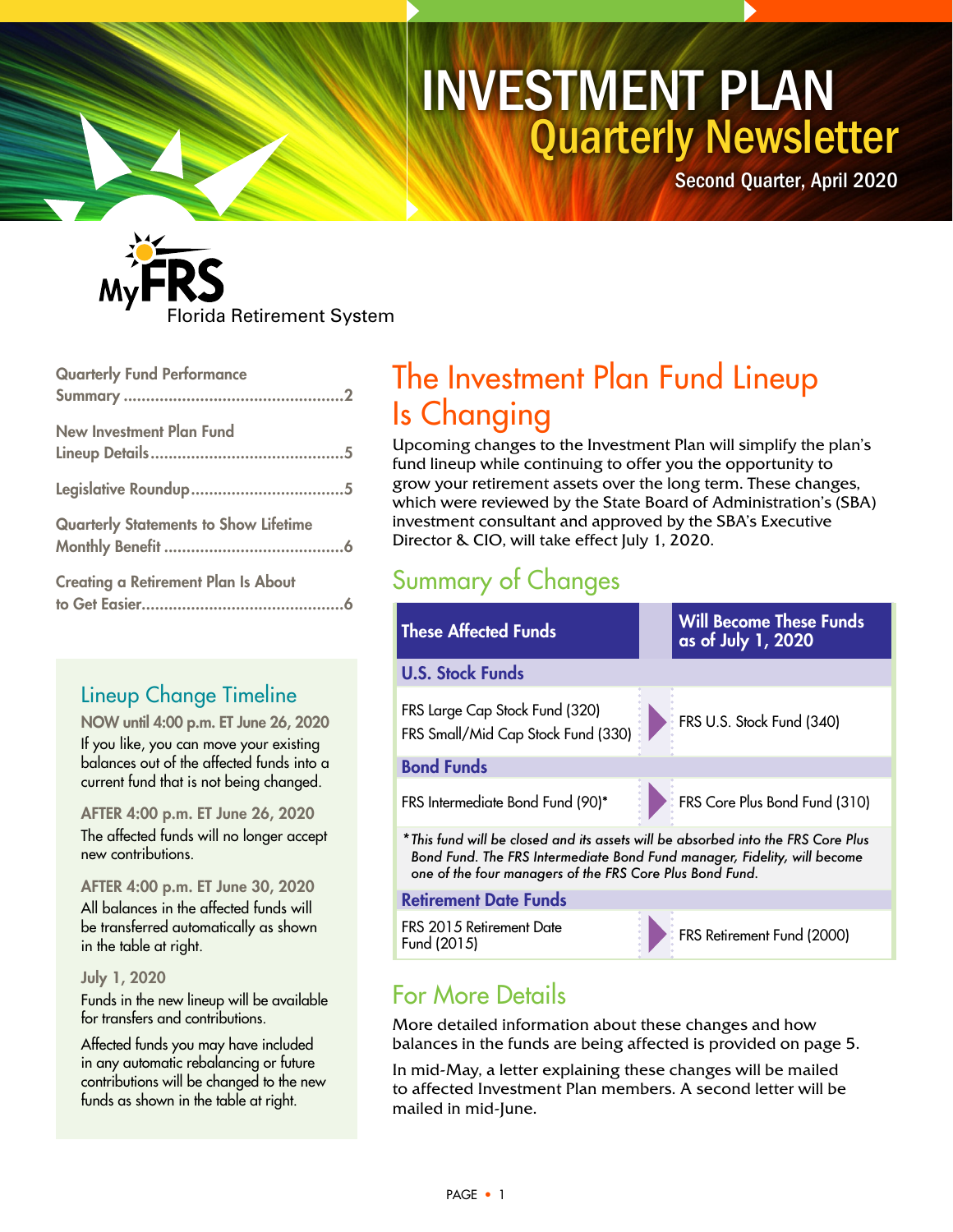# Quarterly Fund Performance Summary

This quarterly fund performance summary gives you a quick update on the performance of the Investment Plan's investment funds. Before you select any investment funds, you should also review the fund profiles, the Investment Fund Summary, and the Annual Fee Disclosure Statement posted in the "Investment Funds" section on MyFRS.com. The asset class descriptions below are general in nature and should not be relied on as your sole source of information regarding these funds.

### Asset Class

An asset class is a group of similar investments whose values react in the same basic way to changes in the economy. The Investment Plan's funds are spread across five asset classes: money market funds, multi-assets funds, bond funds, U.S. stock funds, and foreign and global stock funds. There can be a risk in holding a large portion of your account balance in a single fund or asset class. According to investment experts, a good mix of investments (a strategy known as "diversifying") can help you control your risk and improve your returns. Additional information about investing and diversification can be found on the U.S. Department of Labor's website at **[dol.gov/agencies/ebsa/laws-and-regulations/laws/](https://www.dol.gov/agencies/ebsa/laws-and-regulations/laws/pension-protection-act/investing-and-diversification) [pension-protection-act/investing-and-diversification](https://www.dol.gov/agencies/ebsa/laws-and-regulations/laws/pension-protection-act/investing-and-diversification)**.

#### Money Market Funds

These funds invest in short-term securities (financial instruments or obligations) that are high-quality and can be sold quickly with little loss of value. The funds have limited risk of declining in value; however, over the long term, returns have been modest and may not keep pace with inflation. Money market funds are not FDIC-insured or guaranteed.

#### Multi-Assets Funds

These funds invest in a diversified array of assets that may help offset inflationary pressures. These assets include but are not limited to U.S. Treasury inflation-linked securities, commodities, real estate investment trusts, gold, and other securities. The funds seek long-term real (net of inflation) returns to preserve the future purchasing power of accumulated assets. You could lose money over short or long periods by investing in this fund, and returns may not keep pace with inflation.

#### Bond Funds

These funds invest primarily in bonds, which are like IOUs: a company or government agency borrows money and pays it back with interest to the bondholder (the entity making the loan). The quality of a bond is reflected in the credit rating of the company or agency that issues the bond.

The short-term risk of bond funds is relatively low; however, over time, the value of a bond is affected by interest rates, inflation, and other factors. When inflation or interest rates go up, the value of bonds goes down because they pay a fixed rate of interest and the market may see other investments as being more attractive. Therefore, bonds and bond funds don't always protect the value of your retirement savings against inflation.

#### U.S. Stock Funds

These funds invest primarily in equity shares or stocks issued by U.S. companies. The short-term risk of stocks has been much higher than bonds. However, over longer periods of time, stocks have generally experienced higher returns than bonds, which is one of the main reasons that stocks are typically recommended for retirement investing. Some risk is necessary to achieve long-term investment growth.

#### Foreign and Global (Foreign and U.S.) Stock Funds

Foreign stock funds invest primarily in equity shares or stocks issued by foreign companies in stock markets outside the U.S. Compared to U.S. stocks, foreign stocks are affected by additional risk factors, such as foreign laws and regulations, differences in accounting practices, political risk (foreign governments are sometimes unstable), and currency risk (differences in the relative value of domestic and foreign money).

Global stock funds invest in both U.S. and foreign stocks. Over the long term, foreign and global stocks have not experienced as high a return as U.S. stocks, but they have provided diversification benefits.

#### Retirement Date Funds

Each Retirement Date Fund is a diversified portfolio of FRS Investment Plan investment managers and uses an asset allocation concept called "target date funds." The mix of funds in each Retirement Date Fund is based on the amount of time you have before retirement, and the mix gradually changes as you approach retirement. This gradual change follows a careful investment strategy called a "glide path." Each Retirement Date Fund's glide path was developed for the FRS by a global investment consulting firm and a fiduciary to the FRS. Retirement Date Funds don't fall into just one asset class. They invest in multiple asset classes, which makes them good for "one-stop shopping."

#### Self-Directed Brokerage Account

The self-directed brokerage account (SDBA) does not fall into any single asset class. That's because the SDBA allows you to invest in thousands of different investments in addition to the Investment Plan's primary investment funds. The SDBA is not suitable for all members, and you assume the full risk and responsibility for the investments you select. Additional information on the SDBA is available in the "Investment Funds" section on MyFRS.com.

#### **Strategy**

Passively managed funds try to match the returns of a market index (such as the Russell 3000 index) by buying and holding the same securities as the index they're trying to match. Actively managed funds try to beat a market index.

### Annual Fees

These are the current fees the fund charges to cover its management, operating, and marketing expenses. These fees are based on a percentage of your account balance and they are deducted from your account balance. The fees shown are based on a \$1,000 investment in that fund.

### Long-Term Fees

The total fees that would be charged for a \$1,000 investment held for 10 years, based on current annual fees.

### Performance Benchmark (PB)

A performance benchmark allows you to see how well the fund is doing relative to the performance of the market sector it is trying to beat. Note that index funds are designed to approximate the returns of their benchmarks. Benchmarks do not have costs.

### Total Index

A total index is a combination of all the market benchmarks in each market sector and is based on the asset amounts of each fund in each market sector.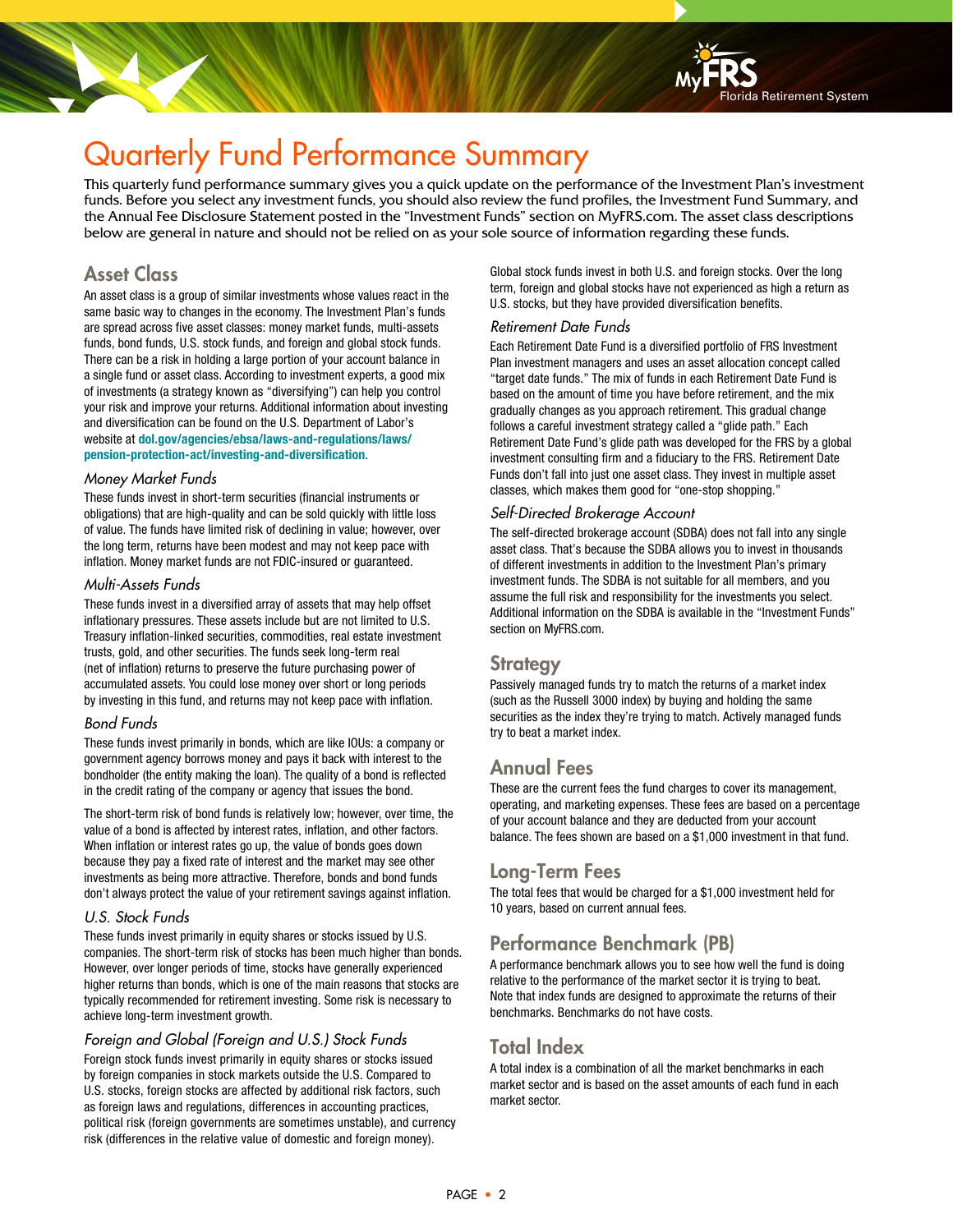# Performance Summary as of March 31, 2020

|                                                   |                 | <b>FEES PER \$1,000</b> |                  |                        |           |          |          |
|---------------------------------------------------|-----------------|-------------------------|------------------|------------------------|-----------|----------|----------|
|                                                   | <b>STRATEGY</b> | Annual <sup>2</sup>     | <b>Long-Term</b> | Quarterly <sup>3</sup> | 1 Year    | 5 Years  | 10 Years |
| <b>TOTAL FRS INVESTMENT PLAN</b>                  |                 |                         | $- -$            | $-15.86%$              | $-7.50%$  | 3.05%    | 5.55%    |
| PB: Investment Plan Total Index                   |                 | $- -$                   | $- -$            | $-15.56%$              | $-7.34%$  | 2.91%    | 5.30%    |
| <b>RETIREMENT DATE FUNDS</b>                      |                 | --                      | --               | $-15.19%$              | $-6.87%$  | 2.99%    | --       |
| PB: Total Retirement Custom Index                 |                 | --                      | $- -$            | $-15.13%$              | $-7.00%$  | 2.83%    | $- -$    |
| FRS 2060 Retirement Date Fund (2060) <sup>4</sup> | Active          | \$1.10                  | \$11             | $-20.21%$              | $-10.92%$ | 2.92%    | --       |
| PB: 2060 Retirement Custom Index                  |                 |                         | $- -$            | $-20.24%$              | $-11.16%$ | 2.71%    | $ -$     |
| FRS 2055 Retirement Date Fund (2055)              | Active          | \$1.10                  | \$11             | $-20.22\%$             | $-10.95%$ | 2.92%    | --       |
| PB: 2055 Retirement Custom Index                  |                 |                         | $- -$            | $-20.24%$              | -11.16%   | 2.71%    | --       |
| FRS 2050 Retirement Date Fund (2050)              | Active          | \$1.10                  | \$11             | $-20.05%$              | $-10.80%$ | 2.98%    | ——       |
| PB: 2050 Retirement Custom Index                  |                 |                         |                  | $-20.09%$              | $-11.03%$ | 2.74%    | --       |
| FRS 2045 Retirement Date Fund (2045)              | Active          | \$1.10                  | \$11             | $-19.24%$              | $-10.09%$ | 3.13%    | $- -$    |
| PB: 2045 Retirement Custom Index                  |                 |                         | $- -$            | $-19.23%$              | $-10.25%$ | 2.93%    | ——       |
| FRS 2040 Retirement Date Fund (2040)              | Active          | \$1.20                  | \$12             | $-18.02%$              | $-9.05%$  | 3.26%    | ——       |
| PB: 2040 Retirement Custom Index                  |                 |                         | $- -$            | $-18.01%$              | $-9.22%$  | 3.00%    | ——       |
| FRS 2035 Retirement Date Fund (2035)              | Active          | \$1.40                  | \$14             | $-16.56%$              | $-7.90%$  | 3.39%    |          |
| PB: 2035 Retirement Custom Index                  |                 |                         | $- -$            | $-16.53%$              | $-8.05%$  | 3.02%    | $- -$    |
| FRS 2030 Retirement Date Fund (2030)              | Active          | \$1.50                  | \$15             | $-15.04%$              | $-6.70%$  | 3.31%    | --       |
| PB: 2030 Retirement Custom Index                  |                 |                         | $- -$            | $-14.93%$              | $-6.81%$  | 3.08%    | $- -$    |
| FRS 2025 Retirement Date Fund (2025)              | Active          | \$1.70                  | \$17             | $-13.12%$              | $-5.20%$  | 3.24%    | ——       |
| PB: 2025 Retirement Custom Index                  |                 |                         | $- -$            | $-13.04%$              | $-5.35%$  | 3.05%    | $ -$     |
| FRS 2020 Retirement Date Fund (2020)              | Active          | \$1.90                  | \$19             | $-11.04%$              | $-3.72%$  | 3.01%    | ——       |
| PB: 2020 Retirement Custom Index                  |                 |                         | $- -$            | $-10.83%$              | $-3.70%$  | 2.96%    | $ -$     |
| FRS 2015 Retirement Date Fund (2015)              | Active          | \$1.90                  | \$19             | $-9.60%$               | $-2.59%$  | 2.70%    | $- -$    |
| PB: 2015 Retirement Custom Index                  |                 |                         | --               | $-9.36%$               | $-2.57%$  | 2.72%    |          |
| FRS Retirement Fund (2000)                        | Active          | \$1.90                  | \$19             | $-9.24%$               | $-2.30%$  | 2.45%    | ——       |
| PB: Retirement Custom Index                       |                 |                         | --               | $-9.08%$               | $-2.35%$  | 2.56%    | --       |
| <b>MONEY MARKET FUND</b>                          |                 |                         |                  |                        |           |          |          |
| FRS Money Market Fund (60)                        | Active          | \$0.60                  | \$6              | 0.40%                  | 2.14%     | 1.39%    | 0.81%    |
| PB: iMoneyNet Money Fund Average                  |                 |                         |                  | 0.28%                  | 1.80%     | 1.08%    | 0.57%    |
| <b>MULTI-ASSETS FUND</b>                          |                 |                         |                  |                        |           |          |          |
| FRS Inflation Adjusted Multi-Assets<br>Fund (300) | Active          | \$4.50                  | \$46             | $-12.95%$              | $-8.12%$  | $-0.66%$ |          |
| PB: FRS Custom Multi-Assets Index                 |                 | $- -$                   | $- -$            | $-12.99%$              | $-8.18%$  | 0.13%    |          |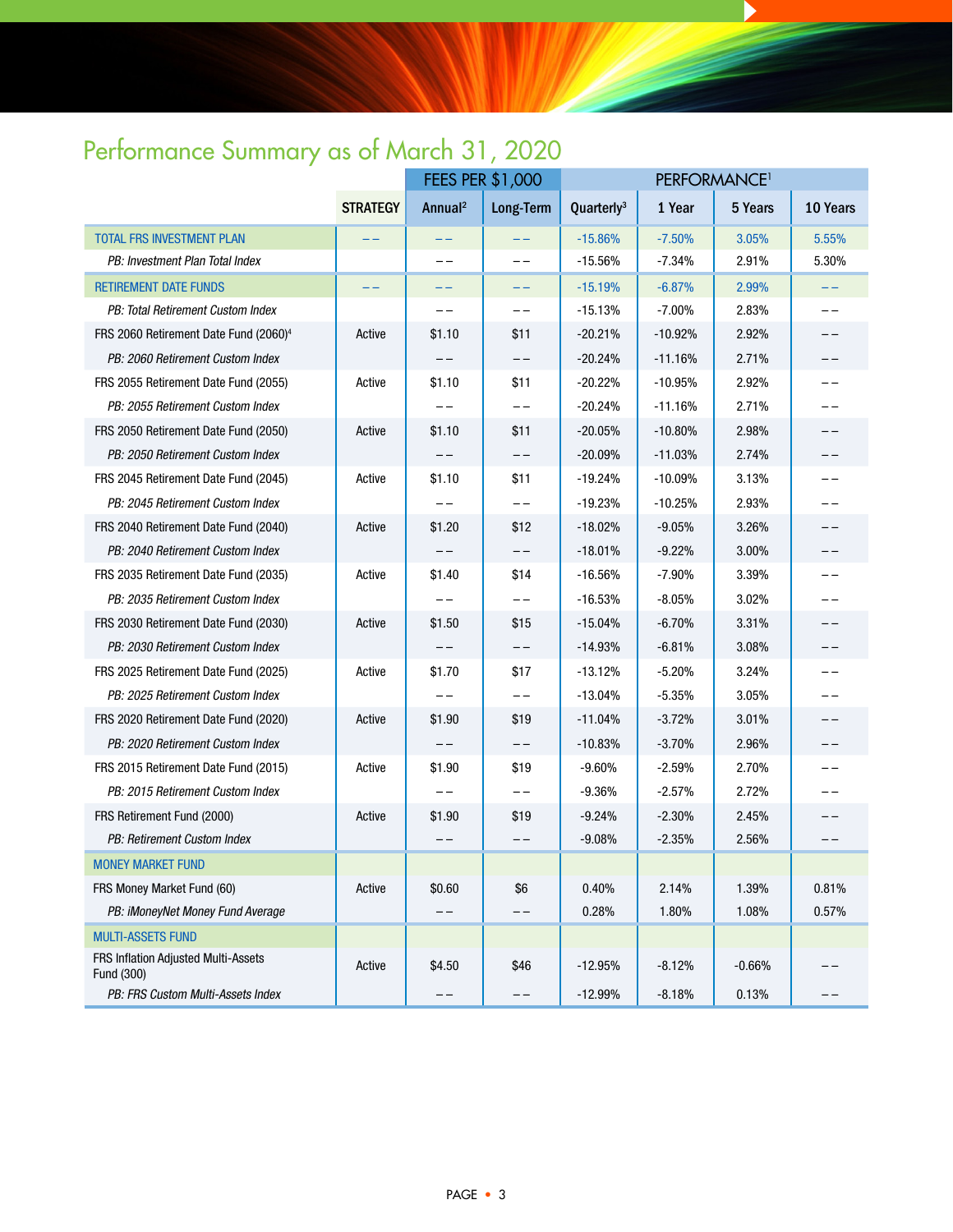# INVESTMENT PLAN Quarterly Newsletter

## Performance Summary as of March 31, 2020 — continued

|                                                                   |                 | <b>FEES PER \$1,000</b> |           | PERFORMANCE <sup>1</sup> |           |          |          |
|-------------------------------------------------------------------|-----------------|-------------------------|-----------|--------------------------|-----------|----------|----------|
|                                                                   | <b>STRATEGY</b> | Annual <sup>2</sup>     | Long-Term | Quarterly <sup>3</sup>   | 1 Year    | 5 Years  | 10 Years |
| <b>BOND FUNDS</b>                                                 |                 | $- -$                   | $- -$     | $-0.68%$                 | 5.24%     | 3.24%    | 3.94%    |
| PB: Investment Plan Total Bond Index                              |                 |                         | $- -$     | 0.87%                    | 6.53%     | 3.25%    | 3.86%    |
| FRS U.S. Bond Enhanced Index Fund (80)                            | Passive         | \$0.50                  | \$5       | 3.01%                    | 8.76%     | 3.39%    | 3.97%    |
| PB: BBq BARC Aggregate Bond Index                                 |                 |                         | $- -$     | 3.15%                    | 8.93%     | 3.36%    | 3.88%    |
| FRS Intermediate Bond Fund (90)                                   | Active          | \$1.20                  | \$12      | $-0.10%$                 | 4.61%     | 2.57%    | 3.28%    |
| PB: BBq BARC Intermediate Government/<br><b>Credit Bond Index</b> |                 |                         | $- -$     | 2.40%                    | 6.88%     | 2.83%    | 3.23%    |
| FRS Core Plus Bond Fund (310)                                     | Active          | \$2.40                  | \$24      | $-2.46%$                 | 3.92%     | 3.29%    | $- -$    |
| PB: FRS Custom Core Plus Bond Index                               |                 | --                      | $- -$     | 0.03%                    | 6.01%     | 3.29%    |          |
| <b>U.S. STOCK FUNDS</b>                                           |                 | $ -$                    | $-1$      | $-23.10%$                | $-12.60%$ | 4.72%    | 9.90%    |
| PB: Investment Plan Total U.S.<br><b>Equities Index</b>           |                 | $ -$                    | $-1$      | $-22.82%$                | $-12.09%$ | 4.61%    | 9.54%    |
| FRS U.S. Stock Market Index Fund (120)                            | Passive         | \$0.20                  | \$2       | $-20.88%$                | $-9.08%$  | 5.86%    | 10.22%   |
| PB: Russell 3000 Index                                            |                 |                         |           | $-20.90%$                | $-9.13%$  | 5.77%    | 10.15%   |
| FRS Large Cap Stock Fund (320)                                    | Active          | \$2.80                  | \$28      | $-21.71%$                | $-11.57%$ | 5.23%    |          |
| PB: Russell 1000 Index                                            |                 |                         | $-1$      | $-20.22%$                | $-8.03%$  | 6.22%    |          |
| FRS Small/Mid Cap Stock Fund (330)                                | Active          | \$5.80                  | \$60      | $-29.82%$                | $-21.76%$ | 1.82%    |          |
| PB: Russell 2500 Index                                            |                 | $ -$                    | $- -$     | $-29.72%$                | $-22.47%$ | 0.76%    | $ -$     |
| <b>FOREIGN AND GLOBAL STOCK FUNDS</b>                             |                 | --                      | $- -$     | $-23.15%$                | $-14.56%$ | 0.61%    | 3.77%    |
| PB: Investment Plan Total Foreign/Global<br><b>Equities Index</b> |                 | $ -$                    | $ -$      | $-23.70%$                | $-15.62%$ | $-0.17%$ | 2.98%    |
| FRS Foreign Stock Index Fund (200)                                | Passive         | \$0.30                  | \$3       | $-24.01%$                | $-16.03%$ | $-0.36%$ | 2.80%    |
| PB: MSCI ACWI ex US IMI Index                                     |                 |                         | $- -$     | $-24.11%$                | $-16.32%$ | $-0.66%$ | 2.46%    |
| FRS Foreign Stock Fund (220)                                      | Active          | \$4.90                  | \$50      | $-22.43%$                | $-12.70%$ | 0.91%    | 3.97%    |
| PB: MSCI ACWI ex US Index                                         |                 | $ -$                    | $- -$     | $-23.36%$                | $-15.57%$ | $-0.48%$ | 2.36%    |
| FRS Global Stock Fund (210)                                       | Active          | \$4.90                  | \$50      | $-18.19%$                | $-6.33%$  | 6.08%    | 8.64%    |
| PB: MSCI All Country World Index                                  |                 |                         | $- -$     | $-21.37%$                | $-11.26%$ | 2.85%    | 6.00%    |

<sup>1</sup> The performance information presented reflects past performance, net of fees, which is not necessarily an indication of future performance. The most recent quarter, 1-, 5-, and 10-year performance returns are shown, if available.

<sup>2</sup> Fees are only one of several factors that you should consider when making investment decisions.

<sup>3</sup> Not annualized.

<sup>4</sup> The FRS 2060 Retirement Date Fund was initially open for investments on July 1, 2017. Past performance shown is for the FRS 2055 Retirement Date Fund, which has the same investment allocations.

All Investment Plan funds (except the FRS Money Market Fund) are subject to the Excessive Fund Trading Guidelines, which may limit your ability to make investment changes. The guidelines are available on the "Investment Funds" page of MyFRS.com.

This performance summary is intended for use in connection with the FRS Investment Plan, pursuant to Florida law, and is not intended for use by other investors. Sections 121.4501(8)(b)4 and 121.4501(15)(b), Florida Statutes, incorporate the federal law concept of participant control, established by regulations of the U.S. Department of Labor under Section 404(c) of the Employee Retirement Income Security Act of 1974. If you exercise control over the assets in your Investment Plan account, including the self-directed brokerage account, pursuant to Section 404(c) regulations and all applicable laws governing the operation of the Investment Plan, no program fiduciary shall be liable for any loss to your account that results from your exercise of control.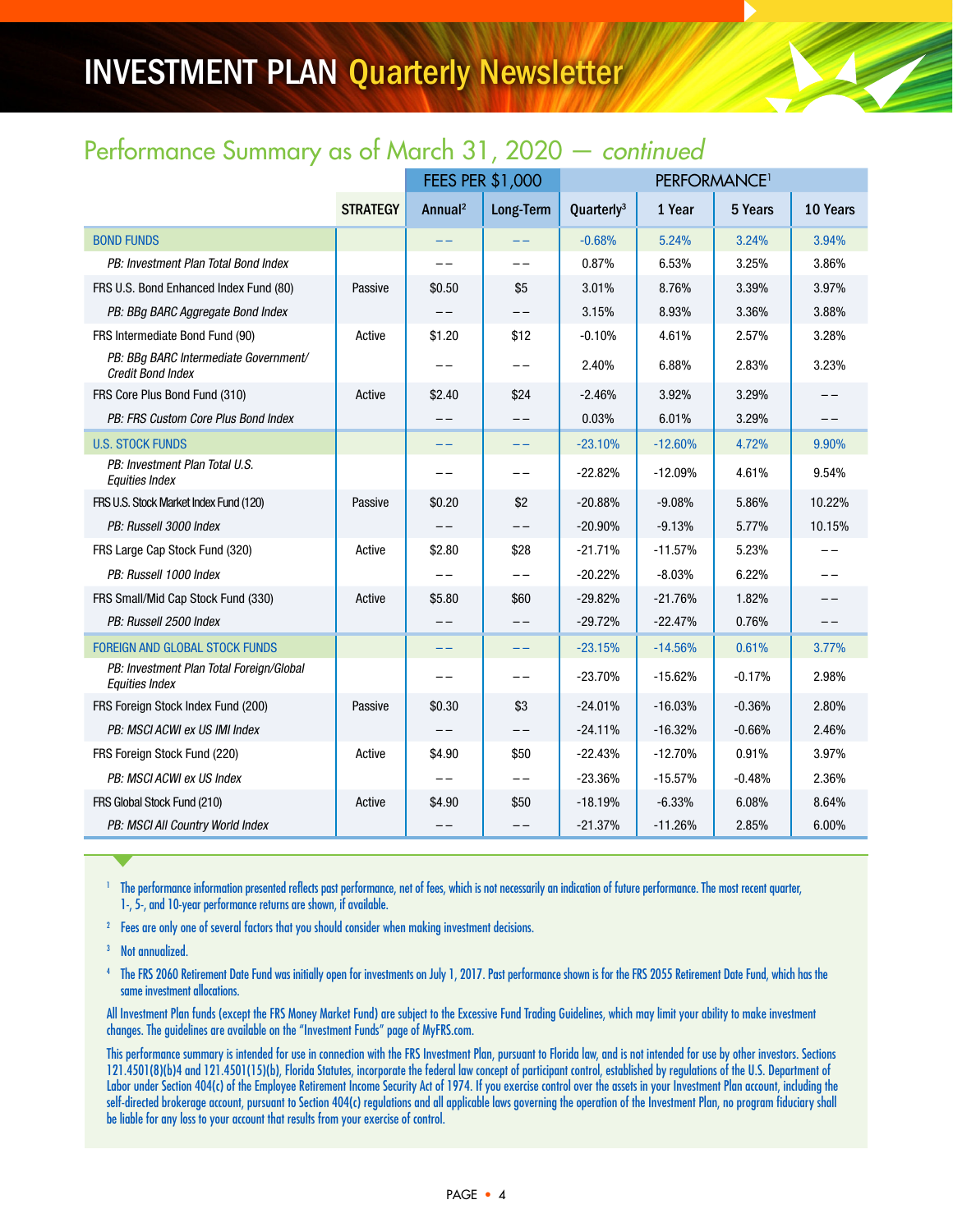# New Investment Plan Fund Lineup Details

## FRS U.S. Stock Fund (New Fund)

This new fund will begin as a combination of the current FRS Large Cap Stock Fund (320) and the FRS Small/Mid Cap Stock Fund (330). It will then gradually change its allocation to be in line with the Russell 3000 Index. This fund will be actively managed and a counterpart to the FRS U.S. Stock Market Index Fund (120).

## FRS Intermediate Bond Fund (Absorbed)

This fund will be closed and its assets will be absorbed by the FRS Core Plus Bond Fund (310). The FRS Intermediate Bond Fund manager, Fidelity, will become one of the four managers of the FRS Core Plus Bond Fund.

## FRS 2015 Retirement Fund (Closing)

As a Retirement Date Fund, this fund invests in a mix of other FRS Investment Plan funds based on your target date for retirement. This mix gradually changes as your retirement gets nearer. All FRS Retirement Date Funds are designed as "through" target date funds (their asset allocations continue to gradually change after the target year is reached). This fund's allocation will become the same as the FRS Retirement Fund 2000 and, as a result, it will be closed and become part of that fund.

## FRS Inflation Adjusted Multi-Assets Fund (Name and Allocation Change)

The name of the fund will change from the FRS Inflation Adjusted Multi-Assets Fund (300) to the FRS Inflation Sensitive Fund (300) to better reflect the fund's objective.

This fund's allocations will change as follows:

- Increased U.S. Treasury Inflation-Protected Securities (TIPS)
- Decreased multi-manager real return assets
- New allocation to a private commercial real estate manager

## FRS Retirement Date Funds (Annual Allocation Change)

The investment mix of each Retirement Date Fund gradually changes over time, from higher equity allocations to more conservative asset allocations. These changes occur annually and are automatic. The new allocations will be available beginning July 1 in the Retirement Date Funds brochure on **[MyFRS.com](https://myfrs.com/)**.

### New MyFRS Financial Guidance Line Operating Hours 8:00 a.m. to 6:00 p.m. ET (effective July 1, 2020)

These new hours (formerly 9:00 a.m. to 8:00 p.m. ET) align with the opening time of the Division of Retirement's call center (8:00 a.m. to 5:00 p.m. ET) and eliminate little-used hours in the evening.

### Free Financial Planning **Workshops**

Workshops are free and unlimited for FRS members. You can attend in person in Tallahassee or from anywhere by webcast. For webcast schedules and registration instructions, call 1-866-446-9377, Option 2 (TRS 711) or go to [https://www.myfrs.com/pdf/](https://www.myfrs.com/pdf/Online_Workshops.pdf) [Online\\_Workshops.pdf](https://www.myfrs.com/pdf/Online_Workshops.pdf).

## Legislative Roundup

During the 2020 session, the Florida Legislature passed the following legislation. These bills are effective July 1, 2020, pending approval by the Governor.

House Bill 5007 - This bill would change employer FRS contribution rates. This would not change the total amount paid into your Investment Plan account or to the 3% contribution rate you pay.

Senate Bill 936 — This bill would allow FRS members receiving care at a federal Veterans Health Administration facility to offer certifications from two of that facility's physicians as proof of the member's total and permanent disability, regardless of where the physicians are licensed.

Senate Bill 952 — Under this bill, compulsory membership in the Senior Management Service Class (SMSC) would expand to include each appointed criminal conflict and civil regional counsel and each district's assistant regional counsel chiefs, administrative directors, and chief investigators. These members may upgrade past service in these positions to the SMSC by purchasing such service retroactive to October 1, 2007.

To keep up with legislation, visit [MyFRS.com](https://myfrs.com/) and click "Legislation" in the "Alerts & Hot Topics" box.